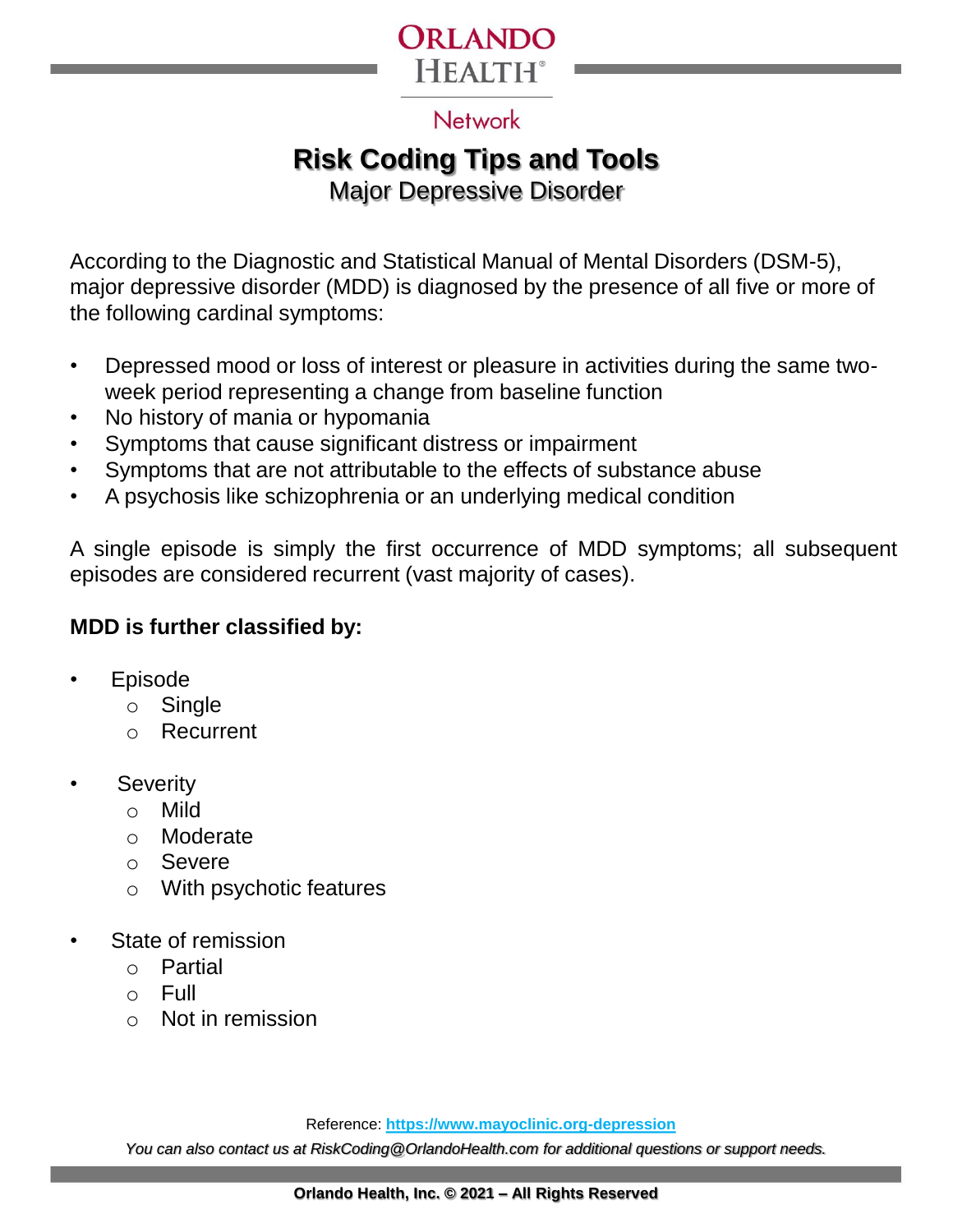### ORLANDO **HEALTH®**

**Network** 

### **Risk Coding Tips and Tools**

Major Depressive Disorder

#### **Manic Episodes**

| <b>Manic episodes</b>                         | <b>ICD-10 Codes</b> |
|-----------------------------------------------|---------------------|
| Manic episode, unspecified                    | F30.9               |
| Manic episode without psychotic symptoms      | F30.10 - F30.13     |
| Manic episode, severe with psychotic symptoms | F30.2               |
| Manic episode, in partial/full remission      | F30.3, F30.4        |
| Manic episode, unspecified                    | F30.9               |

#### **Bipolar Disorder**

| <b>Bipolar disorder</b> | <b>ICD-10 Codes</b> |
|-------------------------|---------------------|
| Bipolar disorder        | F31.10 - F31.13     |

#### **Major Depressive Disorder**

| Major depressive disorder                 | <b>ICD-10 Codes</b> |
|-------------------------------------------|---------------------|
| Major depressive disorder, single episode | F32.0 - F32.5       |
| Major depressive disorder, recurrent      | F33.0 - F33.3       |
| Persistent mood affective disorder        | F34.0, F34.1        |
| Unspecified mood affective disorder       | F <sub>39</sub>     |

Reference: **https://www.mayoclinic.org-depression**

*You can also contact us at RiskCoding@OrlandoHealth.com for additional questions or support needs.*

**Orlando Health, Inc. © 2021 – All Rights Reserved**